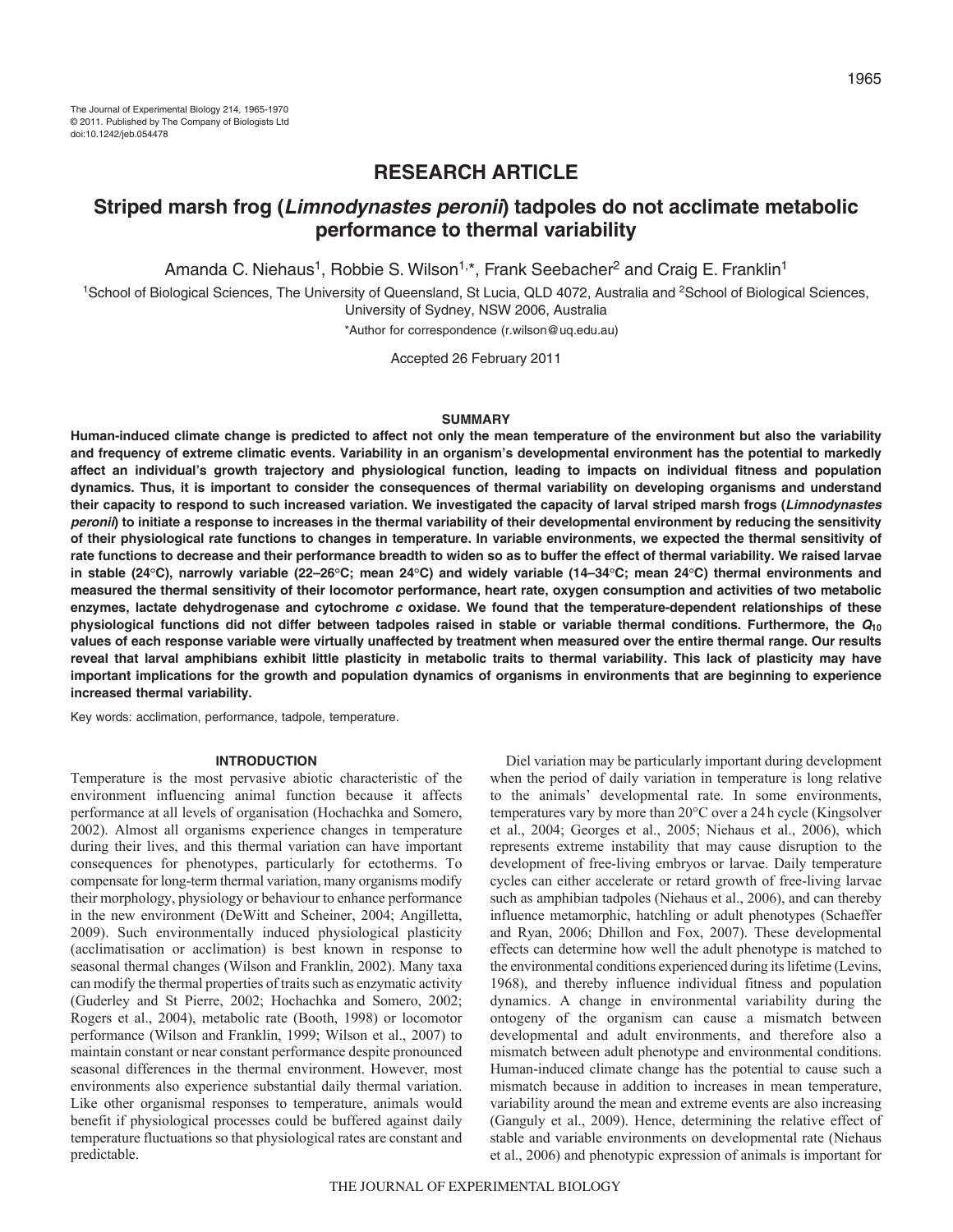## 1966 A. C. Niehaus and others

understanding the dynamics of natural populations (Kingsolver et al., 2004).

Metabolism and locomotion are important fitness-related functions because their capacities underlie development, growth and behaviour (LeGillard et al., 2004; Wilson et al., 2007; Seebacher, 2009). Cells require ATP for maintenance of protein synthesis and membrane potentials at rest, for example (Hulbert and Else, 2000), as well as for growth and muscle contraction. Enzyme-catalysed metabolic pathways and muscle function are temperature sensitive, so that body temperature fluctuations in variable environments could cause substantial variation in ATP availability and locomotor performance. To overcome the resultant unpredictability in performance, organisms can gain a selective advantage by reducing the thermal sensitivity of physiological rate functions. In variable environments, the thermal sensitivity of rate functions should decrease to buffer the effect of temperature variability and to widen the performance breadth. In stable conditions, physiological processes should be thermally sensitive with performance maxima falling within the limited range of environmental temperatures (Gabriel, 2005; Gabriel et al., 2005). We tested these hypotheses by raising striped marsh frogs (*Limnodynastes peronii*) in different variable and stable thermal environments and measuring the thermal sensitivity of locomotor performance, heart rate, oxygen consumption and metabolic enzyme activities as response variables.

## **MATERIALS AND METHODS Animals and thermal treatments**

We collected freshly laid egg masses of *Limnodynastes peronii* Duméril and Bibron 1841 from pond habitats around southeast Queensland, Australia (28°S, 145°E). Different egg masses were used to examine the effects of thermal variability on enzyme activity, heart rate, oxygen consumption and locomotor performance. In each case, we mixed eggs from eight to nine egg masses and divided them randomly among thermal treatments to minimise genetic effects (Kraft et al., 2005). Eggs were housed in 4l plastic tanks in the appropriate thermal conditions for each treatment (see below) until they hatched. At that time, tadpoles were randomly allocated to 1.25l plastic tanks filled with dechlorinated aged water at densities of eight to nine individuals per litre. There were 12 replicate tanks for each thermal treatment and for each response variable (i.e. a total of 144 containers each containing eight to nine individuals); we set up more containers than needed for some of the experiments in case of mortality. After reaching the stage of yolk absorption (2–14days after hatching, Gosner stage 25) (Gosner, 1960), larvae were fed with boiled spinach twice daily. Excess spinach was removed each day and partial water changes were conducted as necessary to inhibit water spoilage.

We raised eggs and larvae in three thermal treatments that were designed to reflect the range of daily thermal cycles experienced by *L. peronii* in the wild: stable (24±0.5°C), narrowly variable (22–26°C) and widely variable (14–34°C); all treatments had the same mean daily temperature (24°C). In previous studies, we had established that larvae grow rapidly at 24°C (Niehaus et al., 2006). Tadpoles of striped marsh frogs are known to inhabit the full range of aquatic environments represented by our experimental thermal protocols (Niehaus et al., 2006). For example, tadpoles that grow in shallow ephemeral pools exposed to full sun can experience temperature variations from less than 14°C to greater than 36°C in a day (R.S.W., personal observations). In contrast, those tadpoles that grow in deep and shaded ponds experience almost no daily fluctuations in temperature. Cycling water temperatures were controlled by aquatic heaters connected to electronic timers, which turned on at 06:00h and off at 15:00h (Fig.1); water was cooled by bubbling air from the room (maintained at 14°C) into each water bath. Stable conditions were also maintained using aquatic heaters and airstones. After killing tadpoles (see below), we measured the length of tadpoles used subsequently for enzyme assays with electronic callipers  $(\pm 0.01 \text{ mm})$  and we determined the mass of tadpoles subsequently used for heart rate measurements using an electronic balance  $(\pm 0.0001 \text{ g})$  after removing excess water with a paper towel. All procedures were approved by The University of Queensland Animal Ethics Committee and the Queensland Department of Environment and Heritage.

## **Enzyme activities**

Tadpoles (10–11days after hatching) were killed in a solution of MS-222 (Sigma-Aldrich, Castle Hill, NSW, Australia). We recorded total body length using digital callipers, and dissected out the tail muscle. Because of the small size of the tadpoles, we combined the tissues of seven to eight randomly selected tadpoles from a single housing tank to form each replicate ( $N=8$  replicate tanks per thermal treatment). Muscle tissues were dissected on ice and immediately stored in liquid nitrogen until assays were conducted. We determined activities of lactate dehydrogenase (LDH) and cytochrome *c* oxidase (CCO) as indicators of anaerobic and oxidative ATP production capacities, respectively. Tissue homogenisation and enzyme assays were conducted according to published protocols (Seebacher et al., 2003). Enzyme activities were determined at 14, 19, 24, 29 and 34°C.

#### **Heart rate**

We randomly selected one tadpole (10–14days after hatching) from each replicate container  $(N=12)$  to be tested at each temperature (10, 14, 19, 24, 29, 34 and 38°C). We placed individual tadpoles into 50ml plastic tubes filled with dechlorinated aged water and allowed them 1h to adjust to the test temperature. We then transferred tadpoles into 50ml glass jars and allowed them to settle in the testing environment. Typically, tadpoles rested on the bottom of their jar within a few minutes. The glass jars were placed on the bottom of a shallow, temperature-controlled water bath  $(\pm 0.5^{\circ}C)$ set to the appropriate test temperature, and observations were conducted *via* a mirror angled at 45deg under the water bath. At this early stage of development, the tadpoles' hearts could be readily observed through their transparent abdomens.

To obtain resting heart rates, we counted the number of heartbeats in 20s for each tadpole, alternating between individuals from the three thermal treatments to avoid any treatment-time bias. We measured resting heart rate three times for each tadpole, and used the mean of these measures in our analyses. To obtain an estimate of maximum heart rate, we moved each tadpole container from sideto-side at a frequency of 2Hz for 20s and immediately counted heartbeats for 10s. This was referred to as 'post-exercise' heart rate. As this procedure was stressful for the tadpoles, it was done only once per individual. We calculated factorial scope for heart rate as maximum resting heart rate divided by mean resting heart rate and used this measure in our analyses.

## **Oxygen consumption**

We measured rates of oxygen consumption of newly hatched tadpoles (2days after hatching) at 10, 14, 19, 24, 34 and 38°C using closed-system respirometry (Sinclair et al., 2006). Tadpoles were selected for the experimental trials and equilibrated to the appropriate test temperature as described above for heart rate. We then placed individual tadpoles into 2ml syringes filled with dechlorinated aged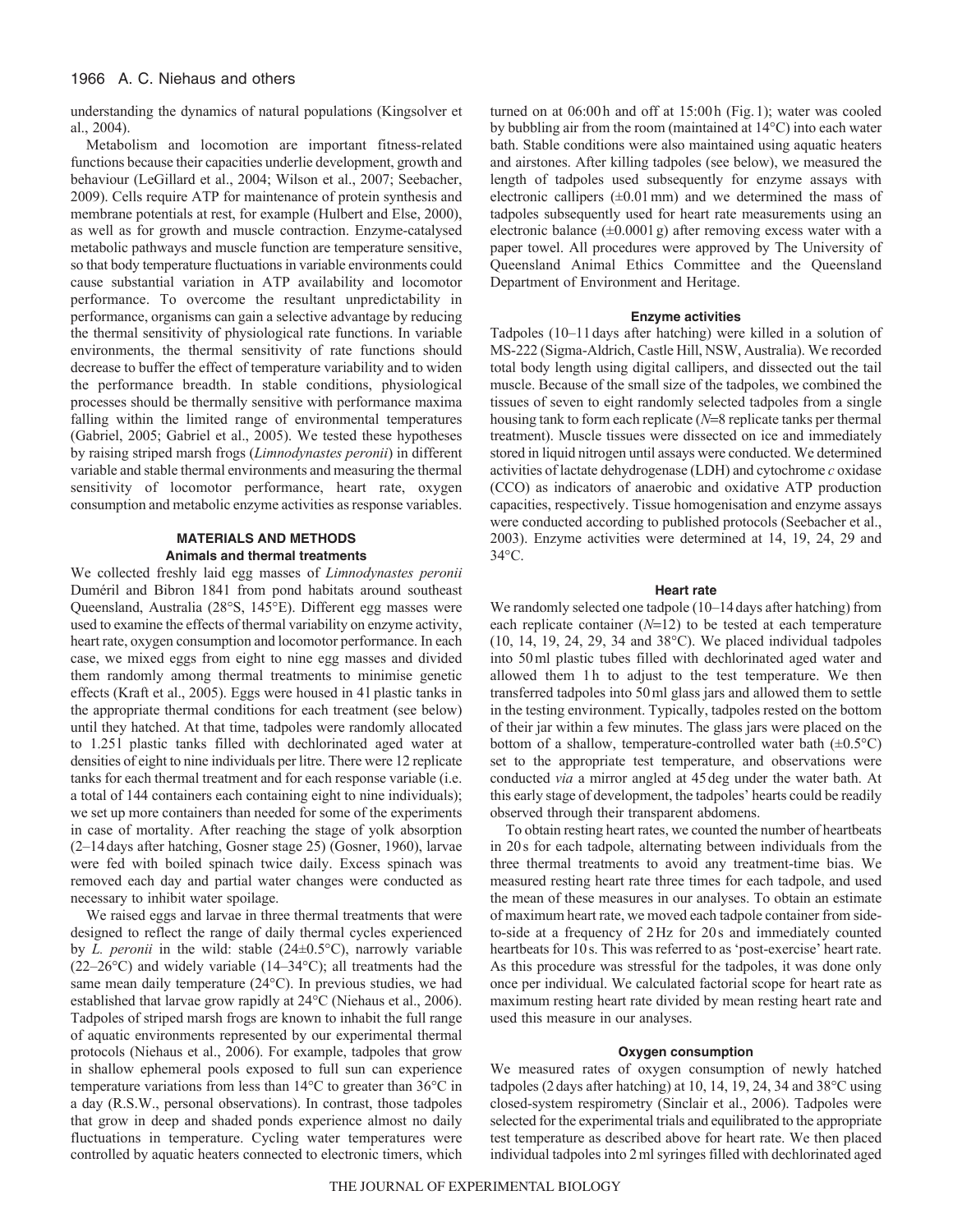water. Water was saturated with air before the experiment, and the syringes were sealed for oxygen consumption measurements. Syringes were floated in a water bath set to the test temperature  $(\pm 0.5^{\circ}C)$ , and tadpoles were left in the respirometers for 10–120 min, depending on the test temperature (higher temperatures required less time). Water samples from the respirometer were analysed using a Clarke-type oxygen electrode connected to an oxygen analyser. We ran four control assays with a syringe filled with water only for each test temperature. After obtaining rates of oxygen consumption, we killed and measured the mass of each tadpole as described above for heart rate. We successfully measured oxygen consumption for nine to 12 tadpoles from each treatment at each temperature.

## **Swimming performance of larvae**

We measured the swimming performance of larval *L. peronii* at 10, 14, 19, 24, 29, 34 and 38°C. We randomly selected one tadpole from each replicate container to be tested at one of the temperatures, so each container had a tadpole tested at each temperature. To prevent thermal shock, tadpoles were brought to each test temperature from their treatment environment at a rate of  $4^{\circ}Ch^{-1}$ . Swimming performance was tested in a glass aquarium  $(30\times15\times7$  cm) filled with dechlorinated aged tap water. The aquarium was suspended over a mirror set at a 45deg angle, and a high-speed digital camera (Redlake Imaging Corporation, Tallahassee, FL, USA) was used to record the mirror images of larvae at 200Hz. Recordings were analysed using the Redlake Motionscope Media Player package (Redlake Imaging Corporation). We elicited burst swims by touching the tadpole's head with a fine wire, and recorded both the maximal instantaneous swimming speed  $(U_{\text{max}})$  and mean swimming speed over 160ms  $(\overline{U})$  for five consecutive responses. Although we arbitrarily selected 160ms as the duration for calculating the mean swimming speed, this duration typically enabled greater than five tail beats. Sequences were replayed frame-by-frame and the start of the analyses of the swimming response was taken as the frame preceding when movement was first detected. Because tadpoles show some side-toside motion during swimming, we estimated distance and speed of swimming using the midpoint of the tadpole's head, as determined by averaging values calculated from the snout and the back of the head (Wilson et al., 2005). Instantaneous measures of velocity were then calculated by differentiating distance data that was previously subjected to a three-point moving average filter (Wilson and Franklin, 1999), where each datum point is derived from the mean of three successive raw velocity measurements. Thus, *U*max was defined as the peak instantaneous velocity attained by an individual in any of the analysed swims. We used only the fastest swim for each individual as an estimate of maximal swimming performance (Wilson et al., 2000). Because mean and maximal swimming speeds were highly correlated, we used a principal components analysis (PCA) to create a single factor describing the covariation between these two variables. We analysed scores for the first principal component (PC1) because this component described 98% of the variation in swimming performance for both variables. All analyses were conducted using the composite measure of performance based on PCA1 (*U*P).

#### **Statistical analyses**

We used the same tissue sample across all test temperatures for enzyme assays, and therefore analysed the data using a repeatedmeasures analysis of covariance (ANCOVA) with treatment as a categorical factor and test temperature as a repeated measure, and body length as a continuous covariate. Differences in body length



Fig. 1. Daily variation in temperature experienced by larval striped marsh frogs (Limnodynastes peronii) from the three different treatments. Embryos were randomly allocated to a stable (24°C), narrowly variable (22–26°C) or widely variable (14–34°C) thermal treatment. All three treatments had the same mean temperature over the daily cycle (24°C).

and body mass were compared between treatments using a one-way ANOVA. We analysed differences in factorial heart rates, locomotor performance, mass-specific rates of oxygen consumption and *Q*<sup>10</sup> values (see below) using an ANCOVA with treatment and test temperature as independent factors, and mass as a covariate.

We calculated thermal sensitivity of activity rates as:  $Q_{10} = (R_1/R_2)^{(10/T_2 - T_1)}$ , where *R* represents rates at temperatures (*T*) 1 and 2. We calculated thermal sensitivities for the entire thermal range, as well as low temperatures (14–24°C) and high temperatures (24–34°C). All analyses were conducted using STATISTICA version 9 (StatSoft, North Melbourne, VIC, Australia), and significance was assigned at *P*<0.05. Errors around means are shown as standard errors in the text and 95% confidence intervals in the figures.

## **RESULTS Body size**

By 10–11days of age, the body length of tadpoles raised in widely variable temperatures (14.84±0.20mm) was significantly  $(F_{2,212}=50.0, P<0.0001)$  shorter than that of tadpoles raised in narrowly variable (18.35±0.39mm) or stable temperatures (18.20±0.36mm). Body lengths did not significantly differ between stable and narrowly variable temperatures. Body masses of tadpoles in the widely variable treatment (0.099±0.006g) were significantly lower  $(F_{2,251}=8.50, P<0.0001)$  than those in the narrowly variable  $(0.133\pm0.010g)$  and stable treatments  $(0.122\pm0.007g)$ . Tadpole mass did not differ between the stable and narrowly variable treatments.

### **Enzymatic activity**

There were no interactive effects of thermal treatment and test temperature on the activity rates of LDH (repeated-measures ANCOVA:  $F_{8,34}$ =1.67, *P*=0.14) or COX ( $F_{8,34}$ =1.52, *P*=0.19; Fig. 2). Activity of LDH increased significantly with increasing test temperature (ANOVA:  $F_{4,104}$ =25.3, *P*<0.0001; Fig.2). However, activity of the enzyme COX did not change significantly with test temperature (ANOVA:  $F_{4,104}$ =1.74, *P*=0.18).

The thermal sensitivities  $(Q_{10})$  of both enzymes were not significantly different between treatments when measured over the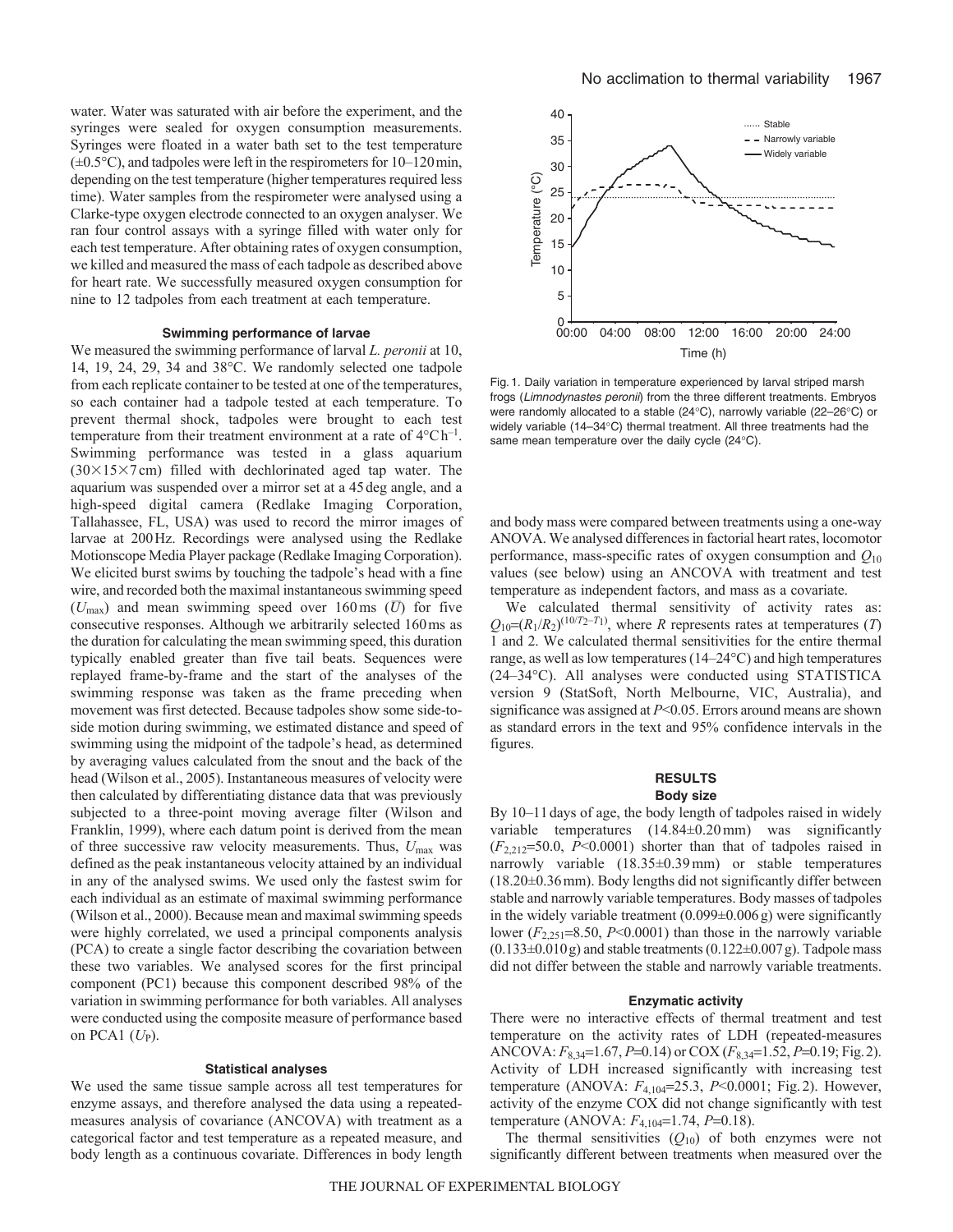

Fig. 2. The effects of acute changes in temperature on the size-specific rates of enzyme activity for (A) lactate dehydrogenase (LDH) and (B) cytochrome <sup>c</sup> oxidase (CCO) in larval Limnodynastes peronii from stable, narrowly variable and widely variable thermal treatments. No significant differences were detected among the thermal treatments in either enzyme. Data are means ± 95% confidence intervals.

entire range of test temperatures, between 14 and 34°C (repeatedmeasures ANCOVA: LDH,  $F_{2,23}=0.63$ ,  $P=0.55$ ; COX,  $F_{2,23}=2.6$ , *P*=0.10). However, at high test temperatures, activities of both LDH  $(F_{2,23}=3.9, P=0.04)$  and COX  $(F_{2,23}=3.7, P=0.04)$  were more sensitive to temperature change in tadpoles raised in stable environments. Between 24 and 34°C, tadpoles raised in stable temperatures had higher LDH  $Q_{10}$  values (1.76 $\pm$ 0.25) than those raised in narrowly  $(Q_{10}=1.57\pm0.17)$  or widely variable  $(Q_{10}=1.39\pm0.18)$  temperatures. Similarly, *Q*<sup>10</sup> of COX was higher in tadpoles raised in stable temperatures  $(Q_{10}=1.47\pm0.18)$  than those raised in narrowly  $(Q_{10}=1.03\pm0.12)$  or widely variable  $(Q_{10}=0.95\pm0.07)$  temperatures.

#### **Heart rate**

The relationship between test temperature and resting heart rate was unaffected by treatment  $(F_{12,252}=0.53, P=0.55)$ . However, resting heart rate was highly influenced by acute changes in test temperature  $(F_{6,252}$ =104.7, *P*<0.0001). Across all treatments, resting heart rate increased from  $34.8 \pm 2.0$  beats min<sup>-1</sup> at  $10^{\circ}$ C up to a peak of  $209.7\pm2.1$  beats min<sup>-1</sup> at 38°C (Fig. 3). Similarly, the relationship between test temperature and both maximum heart rate  $(F_{12,252}=0.70)$ , *P*=0.75) and heart rate scope ( $F_{12,252}$ =0.59, *P*=0.85) was unaffected by treatment. Acute changes in test temperature markedly affected maximum heart rate  $(F_{6,252}=235.1, P<0.0001)$  and increased from 65.1±3.1 at 10°C up to a peak of 192.0±3.2 at 38°C (Fig.3). Heart rate scope steadily decreased with acute increases in temperature from 1.89 $\pm$ 0.04 at 10°C to a low of 0.97 $\pm$ 0.04 at 38°C ( $F_{6,252}$ =84.9, *P*<0.0001) (Fig.4). Resting heart rates were actually marginally greater than maximum heart rates at temperatures above 34°C,



Fig. 3. The effect of temperature on the resting and exercised heart rates for larval Limnodynastes peronii from stable, narrowly variable and widely variable thermal treatments. No significant differences among thermal treatments were detected so data were pooled. However, resting  $(F_{6,230}$ =1043.1, P<0.0001) and maximum ( $F_{6,230}$ =235.0, P<0.0001) heart rates were significantly greater at higher temperatures. Data are means  $\pm$ 95% confidence intervals.

suggesting that any activity at these extreme temperatures may induce a stress response that marginally reduces heart rate.

Across the entire range of temperatures, mean *Q*<sup>10</sup> values for resting heart rate did not differ between treatments  $(Q_{10}=1.88\pm0.02, 1.88\pm0.03$  and  $1.93\pm0.03$  for stable, narrowly variable and widely variable treatments, respectively; ANCOVA:  $F_{3,32}=1.05$ , *P*=0.36). However, across all three treatments,  $Q_{10}$ values of resting heart rate were higher between 10 and 24°C  $(Q_{10}=2.08\pm0.06, 2.08\pm0.06, 2.08\pm0.06, 2.25\pm0.05, 6.05$  for stable, narrowly variable widely variable treatments, respectively) than between 24 and 38°C ( $Q_{10}$ =1.72±0.06, 1.64±0.03 and 1.65±0.04 for stable, narrowly variable and widely variable treatments, respectively). At low temperatures, resting heart rates of tadpoles from widely variable temperatures had significantly higher *Q*<sup>10</sup> values  $(F_{3,32}=4.03, P=0.03)$ , but there were no differences between treatments at high temperatures  $(F_{3,32}=2.3, P=0.12)$ . Maximum heart rates were constant across test temperatures, and at the low and high temperature ranges (*Q*<sup>10</sup> for all temperature ranges varied from  $1.02\pm0.07$  to  $1.12\pm0.08$ ), and there were no differences between treatment groups  $(F_{2,31} = 1.4, P = 0.25)$ .



Fig. 4. The effects of acute changes in temperature on the heart rate scope (ratio of exercised to resting heart rates) for larval Limnodynastes peronii from stable, narrowly variable and widely variable thermal treatments. No significant differences were detected among the thermal treatments. Data are means ± 95% confidence intervals.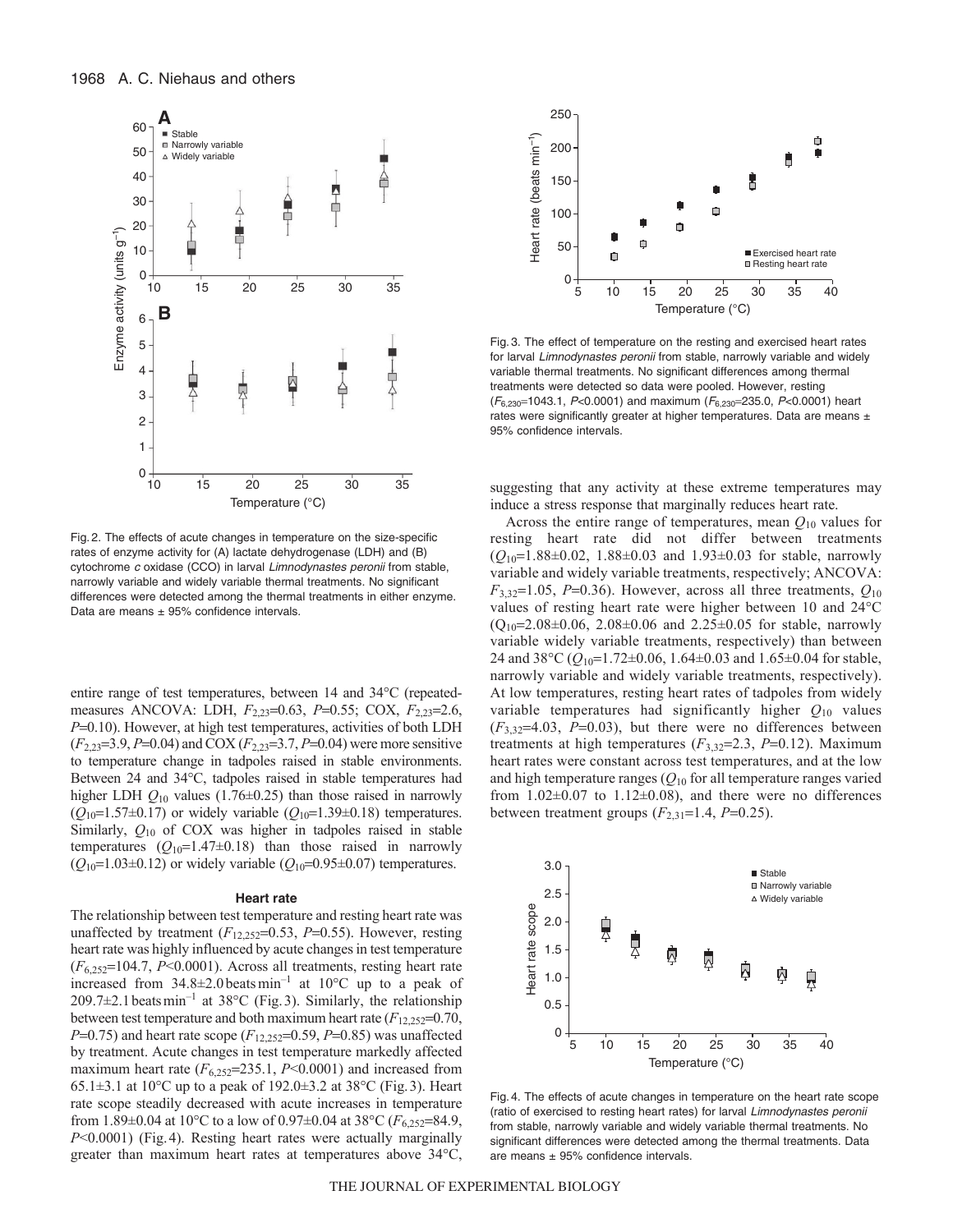

Fig. 5. The effects of temperature on the mass-specific rates of oxygen consumption for larval Limnodynastes peronii from stable, narrowly variable and widely variable thermal treatments. No significant differences were detected among the thermal treatments. Data are means  $\pm$  95% confidence intervals.

#### **Oxygen consumption**

There was no interaction between thermal treatments and test temperatures  $(F_{10,216}=1.74, P=0.07;$  Fig. 5), although the nearsignificance was suggestive of a difference in rates among the highest two temperatures (Fig. 5). Temperature itself had a significant effect on oxygen consumption  $(F_{5,216}=131.7, P<0.0001)$ , with tadpoles consuming more than 14 times more oxygen at 38°C than at 10°C.

The *Q*<sup>10</sup> values over the range of 10–38°C did not differ among treatments  $(F_{2,22}=0.72, P=0.50)$ . Thermal sensitivities were much higher at low temperatures  $(Q_{10} = 5.60 \pm 0.89, 9.30 \pm 0.89$  and 6.00±0.88 for stable, narrowly variable and widely variable treatments, respectively) than at high temperatures  $(Q_{10}=1.10\pm0.05,$ 1.70±0.07 and 1.20±0.07 for stable, narrowly variable and widely variable treatments, respectively). However, there were no differences between treatments (10–24°C:  $F_{2,26}$ =0.39, *P*=0.68; 24–38°C:  $F_{2,26}$ =2.66, *P*=0.10).

#### **Swimming performance of larvae**

The relationship between temperature and swimming performance was unaffected by differing levels of thermal instability (Fig.6). We found that  $U_P$  was significantly influenced by both temperature  $(F_{6,193}=49.2, P<0.0001)$  and treatment  $(F_{2,193}=9.61, P<0.0001)$ . However, the relationship between temperature and *U*<sub>P</sub> (interaction effect) was not influenced by acclimation treatment  $(F_{12,193}=0.86,$ *P*=0.59) (Fig. 6).

### **DISCUSSION**

We predicted that performance of tadpoles would acclimate in response to widely variable temperatures, so that thermal performance breadth increased while thermal sensitivity decreased. This prediction was true for a small range of ambient temperatures. However, over a broader temperature range, the temperature–rate relationships of two metabolic enzymes, heart rate, locomotor performance and oxygen consumption did not differ between tadpoles raised in stable or variable thermal conditions. Our results show that larval amphibians exhibit limited plasticity in metabolic traits to fluctuating temperatures, at least during early stages of development. This lack of plasticity may have important implications for growth in variable environments.

Wide diel fluctuations may interfere with the ability to adjust metabolism in response to seasonal temperature changes. For



Fig. 6. The effect of temperature on the maximum swimming performance of larval Limnodynastes peronii from stable, narrowly variable and widely variable thermal treatments. No significant differences were detected among the thermal treatments in either enzyme. Swimming performance (PCA1) is the first dimension of a principal components analysis of maximum instantaneous swimming speed and mean swimming speed over the first 160 ms of a startle response. Data are means  $\pm$  95% confidence intervals.

example, the unpredictable and unstable temperatures experienced by intertidal gastropods on a daily basis inhibit their responses to long-term thermal variability (McMahon et al., 1995). Theory predicts that seasonal or long-term acclimation in adults should be reduced in environments that are variable at shorter time scales (e.g. daily) because the environmental signals that trigger an acclimation response are obscured (Gabriel, 2005; Gabriel et al., 2005; Angilletta, 2009). Rather than shifting the optima of thermal performance curves, organisms in unstable environments may instead decrease thermal sensitivity of performance over the range of temperatures encountered. For example, the metabolism of intertidal limpets living in open, thermally variable habitats on rocky shores was much less sensitive to temperature fluctuation than that of limpets living in sheltered, thermally stable microhabitats (Sinclair et al., 2006). Similarly, we observed a reduction in thermal sensitivity over a reduced part of the thermal range in tadpoles of *L. peronii*, although the thermal sensitivity of enzyme activities, heart rate and oxygen consumption did not differ across a wide temperature range. Importantly, however, the pattern of thermal sensitivity differed between traits, and did not always match our predictions. For example, at high temperatures, both metabolic enzymes (LDH and CCO) were thermally less sensitive in tadpoles raised in variable conditions. This depression of metabolism at high temperatures may indicate a biochemical limitation that constrains maximal metabolic rates, or a regulated acclimation response to maintain maximal metabolic rates within functional limits (Seebacher et al., 2010). In contrast, at low temperatures, resting heart rates of tadpoles from the widely variable treatment were more sensitive to temperature changes, which indicates that mechanisms other than metabolic processes, such as myosin activities,  $Ca^{2+}$  transport or crossbridge formation (Johnston and Temple, 2002; Galli et al., 2009), determine thermal sensitivity in heart muscle. A possible advantage of increased thermal sensitivity of heart rates at lower temperature is that cardiac output and blood flow are maximised with even small increases in temperature, which could facilitate oxygen transport and locomotion early in the day.

Pronounced and rapid changes in temperature are likely to be stressful to developing organisms, and wide diel cycles are associated with reductions in body size for amphibians and fish (Schaefer and